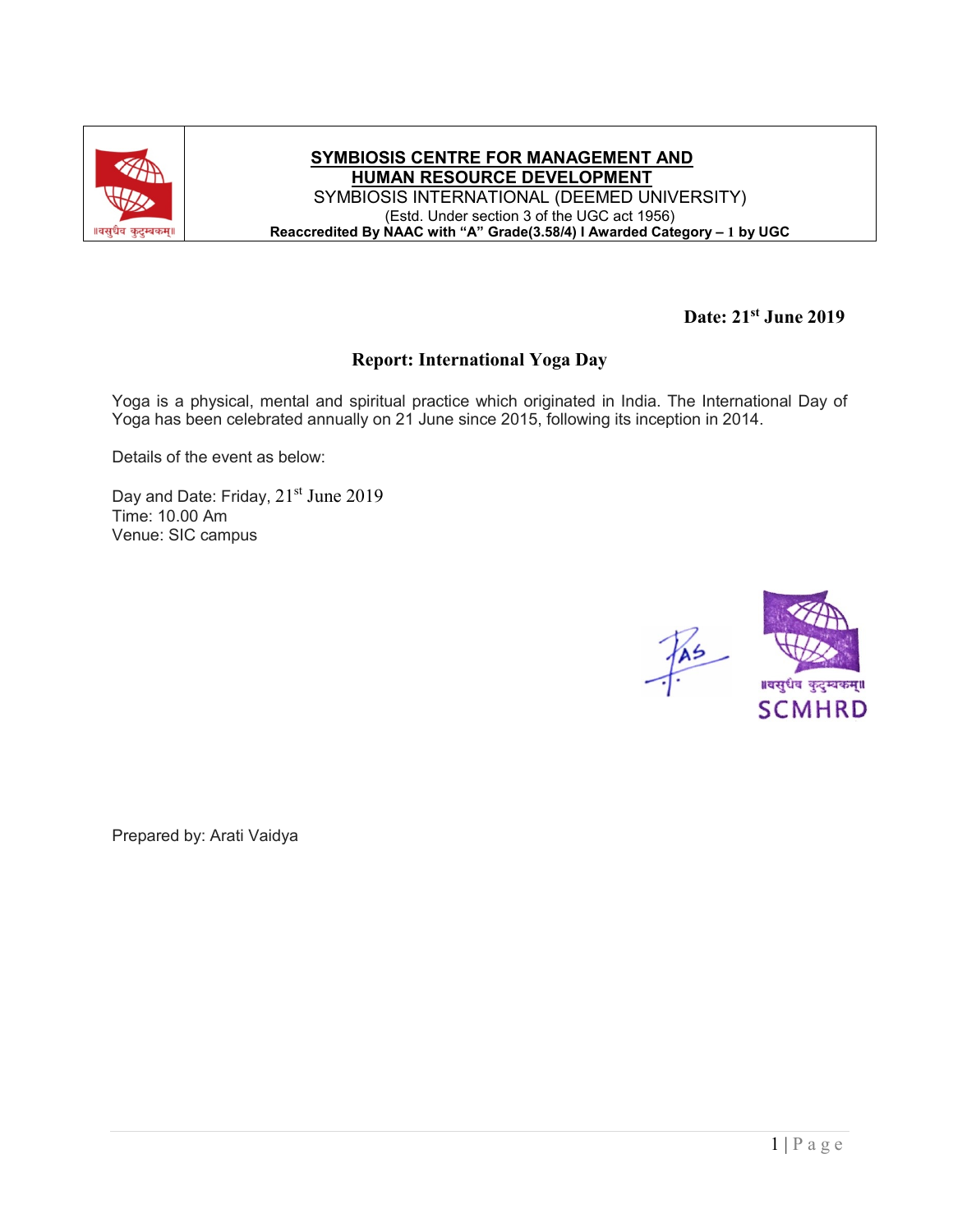

## **Fwd: Invitation for International Day of Yoga 2019 (Hinjewadi )**

3 messages

## **Arati Vaidya** <arati vaidya@scmhrd.edu> Sat, May 18, 2019 at 2:16 PM

To: faculty\_group <faculty\_group@scmhrd.edu>, staff\_group <staff\_group@scmhrd.edu> Cc: Director Office <director@scmhrd.edu>, "Deputy. Director" <deputy\_director@scmhrd.edu>, "Col. Kiran Kanade" <ao@scmhrd.edu>

Dear Sir/Madam,

Greetings!

Please find below email regarding participation for International Day of Yoga on 21st June 2019.

Request all of to attend as much as possible.

Thanks & Regards,

Arati Vaidya Information Officer Symbiosis Center for Management and Human Resource Development, Symbiosis InfoTech Campus, Plot. 15, Rajiv Gandhi InfoTech Park, Hinjawadi, Phase 1, Pune - 411 057 Tel No 91 - 20-22944331 M - 9922367788 / 9730008614

**Upcoming Conference: <https://infracon.scmhrd.edu/>**

---------- Forwarded message --------- From: **head rw c** <head rwc@siu.edu.in> Date: Fri, May 17, 2019 at 4:40 PM Subject: Invitation for International Day of Yoga 2019 (Hinjewadi ) To: <[ao@scmhrd.edu](mailto:ao@scmhrd.edu)>

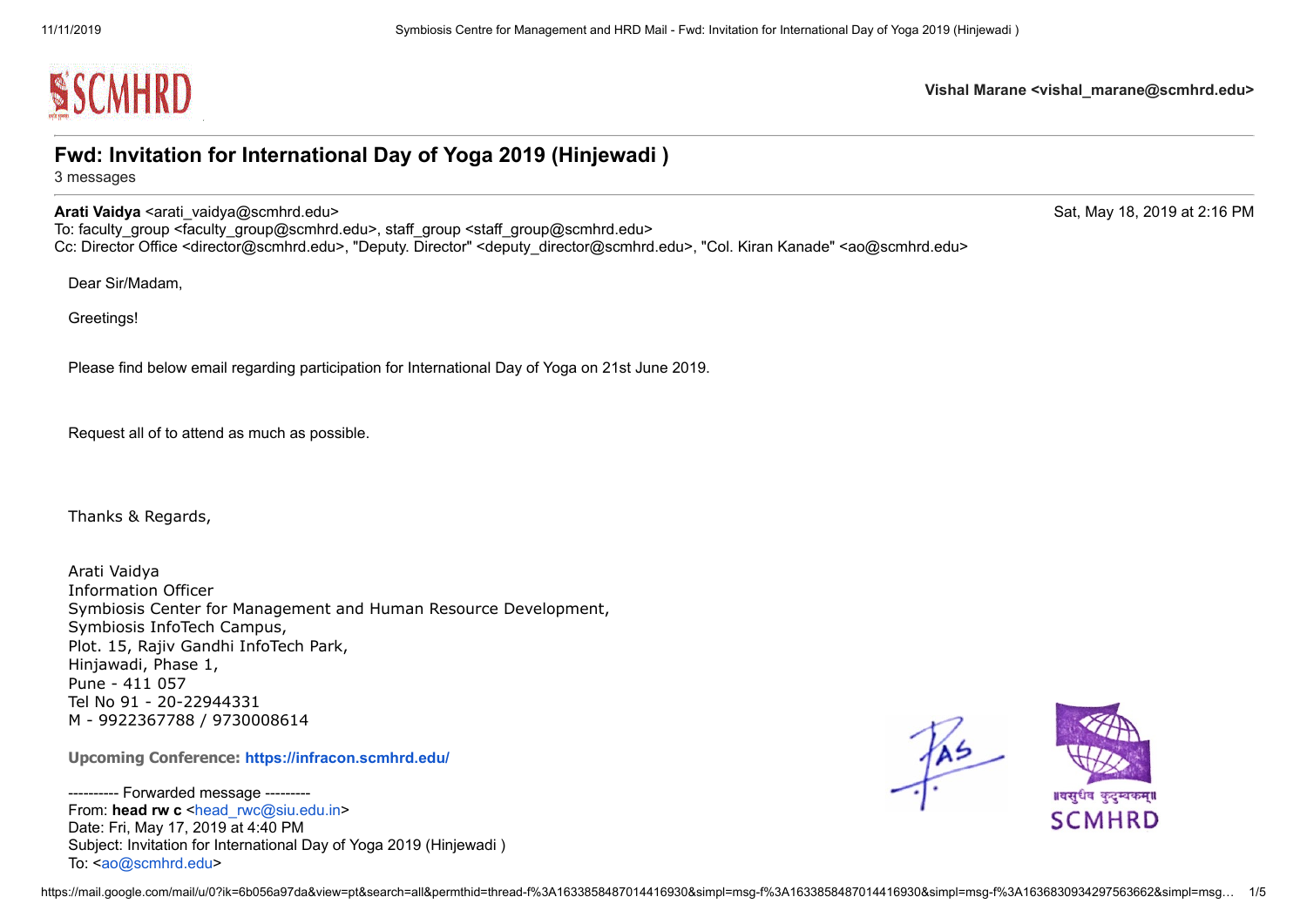11/11/2019 Symbiosis Centre for Management and HRD Mail - Fwd: Invitation for International Day of Yoga 2019 (Hinjewadi )

Cc: [<director@scmhrd.edu](mailto:director@scmhrd.edu)>, <[campusadmin.sic@symbiosis.ac.in](mailto:campusadmin.sic@symbiosis.ac.in)>, srincharge.snv srincharge.snv <[srincharge.snv@siu.edu.in>](mailto:srincharge.snv@siu.edu.in), srincharge.ssk srincharge.ssk <[srincharge.ssk@siu.edu.in](mailto:srincharge.ssk@siu.edu.in)>, [<rwcsic@siu.edu.in>](mailto:rwcsic@siu.edu.in)

Dear Sir, Healthy Greetings!

Symbiosis International University is celebrating International Day of Yoga on 21st June 2019. We are celebrating this event by organizing a Yoga session at your respective campuses.



## IDY 2019 Schedule (Pune Campus)

|  |                |                     |                                                  | International Yoga Day 2019 Venue and Time (Pune campus) |                                                                |
|--|----------------|---------------------|--------------------------------------------------|----------------------------------------------------------|----------------------------------------------------------------|
|  | Sr.No          | <b>Pune Campus</b>  | <b>Institute</b>                                 | <b>Time</b>                                              | <b>Venue</b>                                                   |
|  | $\mathbf{1}$   | SIMS, Khadki        | <b>SIMS</b>                                      | $9.15$ am to<br>$10.15$ am                               | In front of Audi                                               |
|  | $\overline{2}$ | S.B.Road            | SIHS, BMT,<br><b>SCON, SSE</b><br><b>Society</b> | 10.15 am to<br>$11.15$ am                                | Vishwabhavan Parking                                           |
|  | $\overline{3}$ | SIC, Hinjewadi      | <b>SIIB, SCIT,</b><br><b>SCM HRD</b>             | 10.00 am to<br>11.00 am                                  | Class room-<br><b>Group Activity</b><br>hall/Swimming poolarea |
|  | 4              | New Viman<br>nagar  | <b>SLS SSLA &amp; SSIS</b>                       | 10.00 am to<br>11.00 am                                  | Multipurpose hall SLS                                          |
|  |                | Old Viman<br>nagar  | <b>SCMS</b><br>SID, SCMC                         | 10.00 am to<br>11.00 am                                  | Open corridor                                                  |
|  | 6.             | Lavale Up           | All Institute                                    | 930 am to 10:30<br>am                                    | <b>Badminton Hall</b>                                          |
|  |                | Lavale Up           | <b>All Directors</b>                             | 11.00 am to 12.00                                        | <b>SIU Convention Hall</b>                                     |
|  |                | <b>SIT</b>          | All Institute                                    | 930 am to 10:30 am                                       | $RWC - SIT$                                                    |
|  |                | <b>Model Colony</b> | <b>SICSR</b>                                     | 10.00 am to 11.00 am                                     | Hall                                                           |



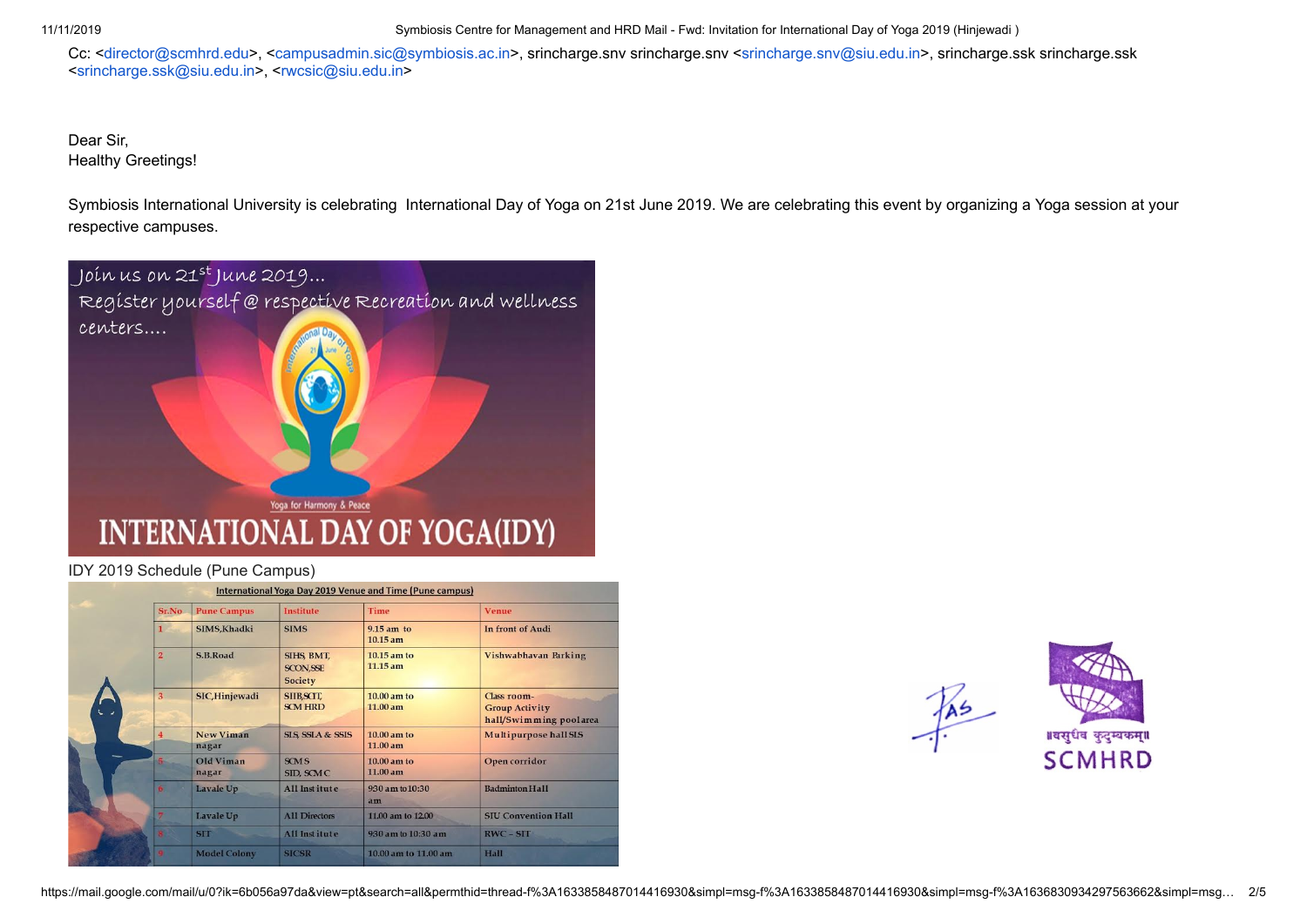**Imp Note: Participants are requested to carry their own mats/Towel for yoga day. For any queries contact-8605383506 or RWC representative.**

**Thousands of people in the same movement, the same respiration, at the same time and in the same rhythm.**

Regards,

Ms. Shweta Sharma

Head - Recreation & Wellness

Symbiosis International University

Contact @ : 020-39116279 / 9850109814

*This email is governed by the Disclaimer Terms of SIU which may be viewed at* <http://siu.edu.in/disclaimer.php>

*This email is governed by the Disclaimer Terms of SIU which may be viewed at* <http://siu.edu.in/disclaimer.php>





*This email is governed by the Disclaimer Terms of SIU which may be viewed at* <http://siu.edu.in/disclaimer.php>

**Arati Vaidya** <arati vaidya@scmhrd.edu> Thu, Jun 20, 2019 at 9:26 AM To: faculty\_group <faculty\_group@scmhrd.edu>, staff\_group <staff\_group@scmhrd.edu> Cc: Director Office <director@scmhrd.edu>, "Deputy. Director" <deputy\_director@scmhrd.edu>, "Col. Kiran Kanade" <ao@scmhrd.edu>

https://mail.google.com/mail/u/0?ik=6b056a97da&view=pt&search=all&permthid=thread-f%3A1633858487014416930&simpl=msg-f%3A1633858487014416930&simpl=msg-f%3A1636830934297563662&simpl=msg… 3/5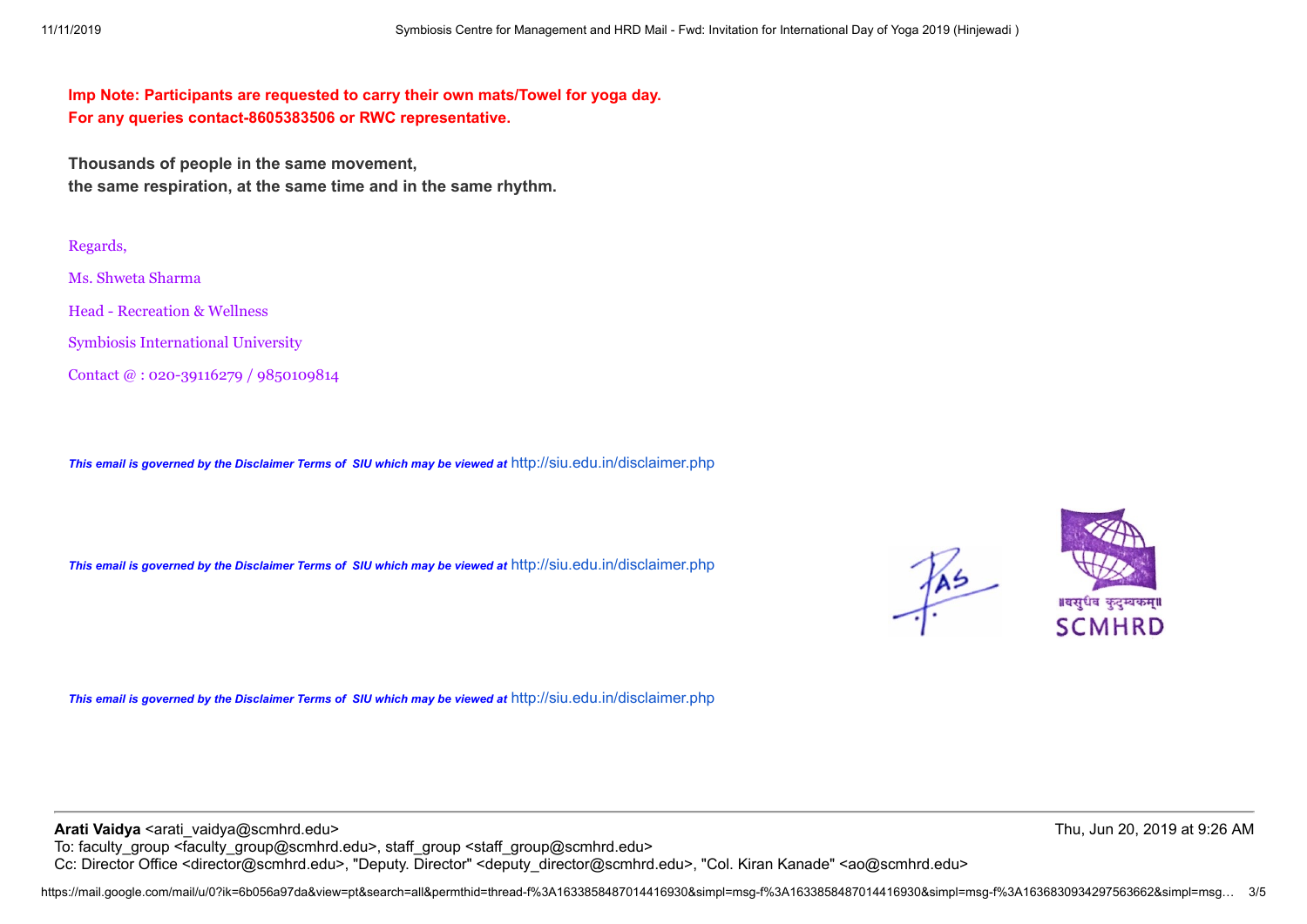Dear Sir/Madam,

Greetings!

Gentle reminder for celebrating International Day of Yoga on 21st June 2019.

Thanks & Regards,

Arati Vaidya Information Officer Symbiosis Center for Management and Human Resource Development, Symbiosis InfoTech Campus, Plot. 15, Rajiv Gandhi InfoTech Park, Hinjawadi, Phase 1, Pune - 411 057 Tel No 91 - 20-22944331 M - 9922367788 / 9730008614

**Upcoming Conference: <https://infracon.scmhrd.edu/>**

On Sat, May 18, 2019 at 2:16 PM Arati Vaidya <[arati\\_vaidya@scmhrd.edu](mailto:arati_vaidya@scmhrd.edu)> wrote: Dear Sir/Madam,

Greetings!

Please find below email regarding participation for International Day of Yoga on 21st June 2019.

Request all to attend as much as possible.

[Quoted text hidden] [Quoted text hidden]

SCMHRD

 $\frac{1}{2}$ 

**Arati Vaidya** <arati vaidya@scmhrd.edu> **Arati Vaidya** <arati vaidya@scmhrd.edu> Fri, Jun 21, 2019 at 8:02 AM To: faculty\_group <faculty\_group@scmhrd.edu>, staff\_group <staff\_group@scmhrd.edu> Cc: Director Office <director@scmhrd.edu>, "Deputy. Director" <deputy\_director@scmhrd.edu>, "Col. Kiran Kanade" <ao@scmhrd.edu>

Gentle reminder!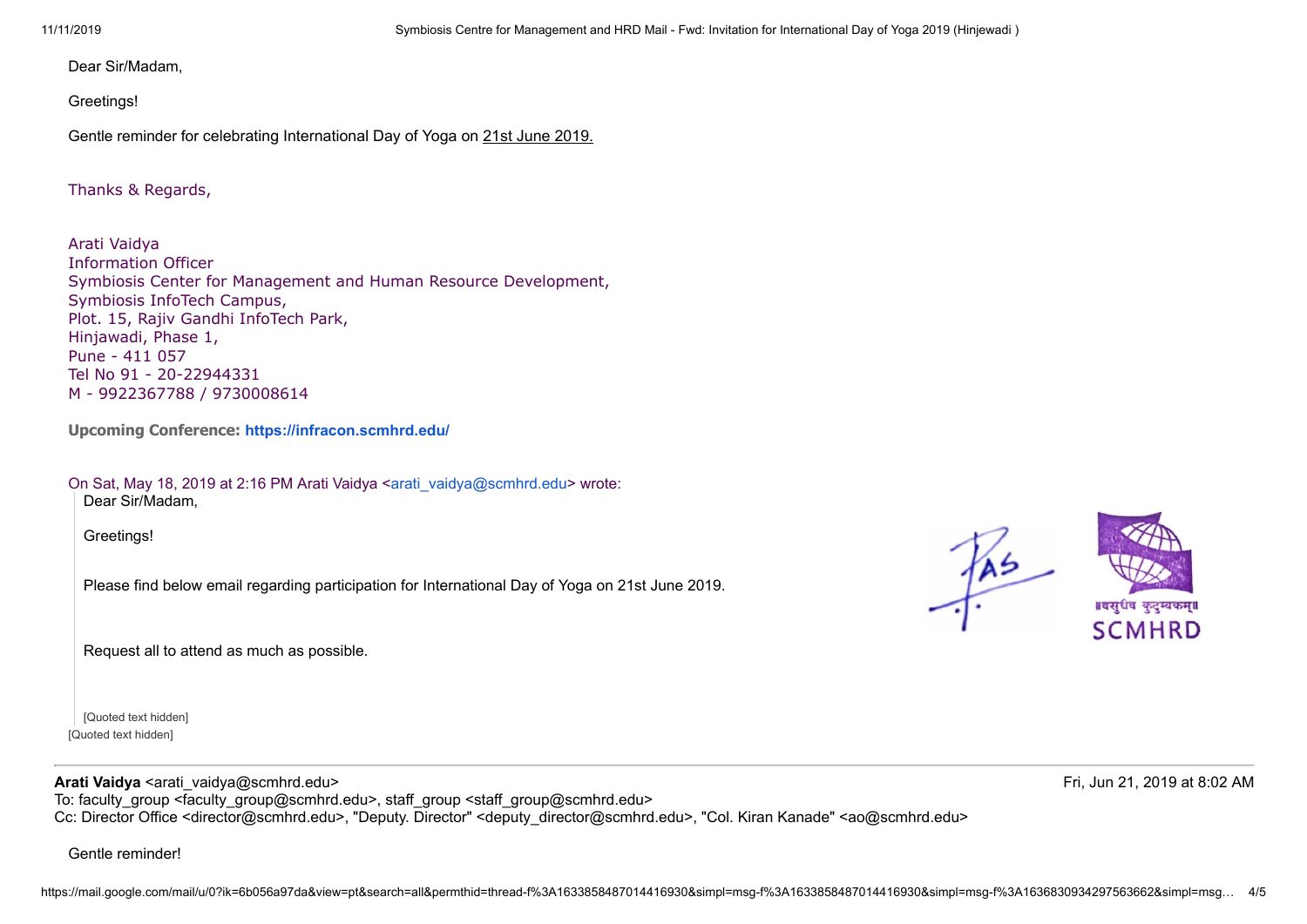Yoga day is celebrated in RWC Group Activity Hall....

Thanks & Regards,

Mrs. Arati Vaidya Information Officer **SCMHRD** 9922367788 Sent from Smart phone [Quoted text hidden] [Quoted text hidden]